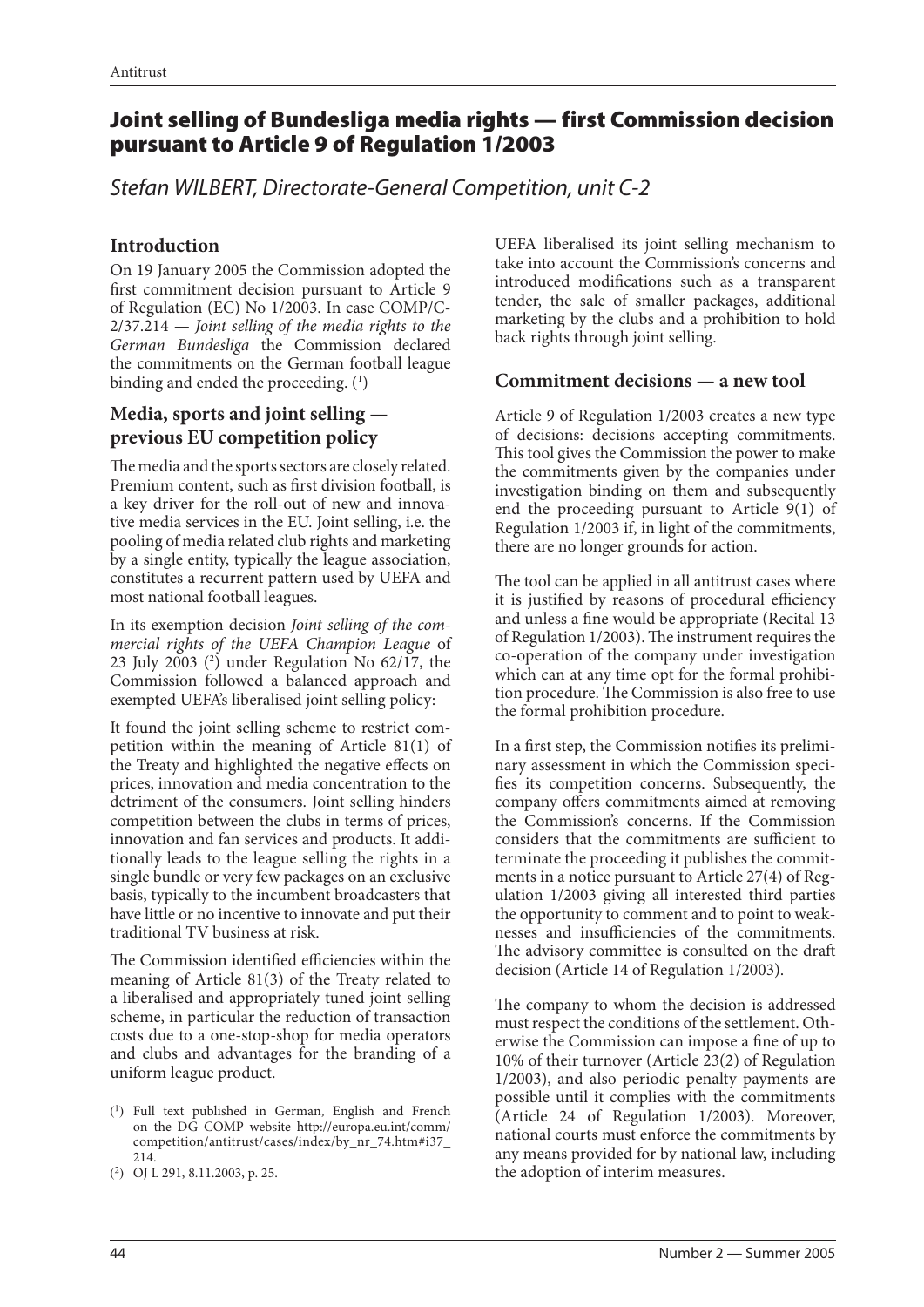If there is a material change in any of the facts on which the decision is based, the Commission may, upon request or on its own initiative, reopen proceedings (Article 9(2) of Regulation 1/2003).

#### **Transition from the old to the new legal framework**

The *Bundesliga* case started as a notification procedure under Regulation 17/62 and was carried over into the new legal framework.

The German Football Federation (Deutsche Fußball-Bund) and later the League Association (Ligaverband) applied for negative clearance or, failing this, an individual exemption under Article 81(3) of the EC Treaty in respect of the joint selling of television and radio broadcasting rights and rights to other technical forms of exploitation for matches in the first and second national football divisions (Bundesliga and 2. Bundesliga respectively) (1 ). The Commission started investigations and entered into negotiations with the German league leading to a preliminary settlement.

On 30 October 2003, pursuant to Article 19(3) of Council Regulation No 17, the Commission announced in a notice in the Official Journal of the European Union its intention to take a favourable view of an amended joint selling system  $(^2)$ . It subsequently received numerous comments from interested third parties which made it necessary to re-open the discussions.

With the entry into force of Regulation 1/2003 on 1 May 2004, the application made by the league lapsed in accordance with Article 34(1) of that Regulation. Accordingly, the Commission acting on its own initiative, continued with the proceedings with a view to adopting a decision under Chapter III of Regulation 1/2003.

# **Competition concerns in respect of joint selling by the German football league**

The Commission informed the League Association by letter dated 18 June 2004 of its preliminary assessment within the meaning of Article 9(1) of Regulation 1/2003. According to the Commission's preliminary assessment, the problems lie in the transfer of the media rights to the Bundesliga and 2. Bundesliga from the clubs to the German League Association and the subsequent central selling. In the selling agreements, the League Association determines the price and the nature and scope of exploitation. Through the agreement on central marketing and the subsequent joint selling, the Bundesliga clubs are prevented from dealing independently with television and radio operators and/or sport rights agencies. Competition in the sale of rights is excluded. The clubs are prevented in particular from taking independent commercial decisions about the price or structuring the nature and scope of the rights sale differently from the joint selling system.

In addition, according to the preliminary assessment, joint selling has an adverse effect on the downstream relevant television markets and markets in the new media, since the possibility of supplying football content plays an important role in competition between programme suppliers for advertising revenues and subscribers or pay-perview customers.

The Commission's market definitions and competition concerns related to joint selling by the German league are in line with the competition policy set out in the UEFA Champions League decision for the international football competition.

# **Commitments given by the German football league**

The league offered commitments which significantly change its joint selling policy: (3)

- The league rights are offered in several packages in a transparent, non-discriminatory procedure. Agreements concluded with the agents and sublicense holders will not exceed three seasons.
- Live broadcasts of the Bundesliga and the 2. Bundesliga are offered by the League in particular in two packages, available to both for free TV and for pay TV programme suppliers. A third package entitles the buyer to broadcast deferred highlights on free TV, and also to live broadcasts of at least two Bundesliga matches.
- One package contains the League right to broadcast Bundesliga and 2. Bundesliga matches live and/or near-live on the Internet. From 1 July 2006, the package contains the right to broadcast the matches live and near-live. The League Association will, on every day on which games are held, offer a total of at least 90 minutes live coverage of the matches on the Internet, e.g. in the form of a conference channel. Coverage per game will not be less than five minutes and will contain all important match events, e.g. goals and penalty kicks.
- A different package contains the League right to broadcast Bundesliga and/or 2. Bundesliga matches live and/or near-live and/or after the event on mobile phones.

<sup>(1)</sup> Carlsberg notice, OJ C 6, 9.1.1999, p. 10.

<sup>(2)</sup> OJ C 261, 30.10.2003, p. 13.

<sup>(3)</sup> MEMO 05/16 contains a comprehensive summary of the commitments and different packages.